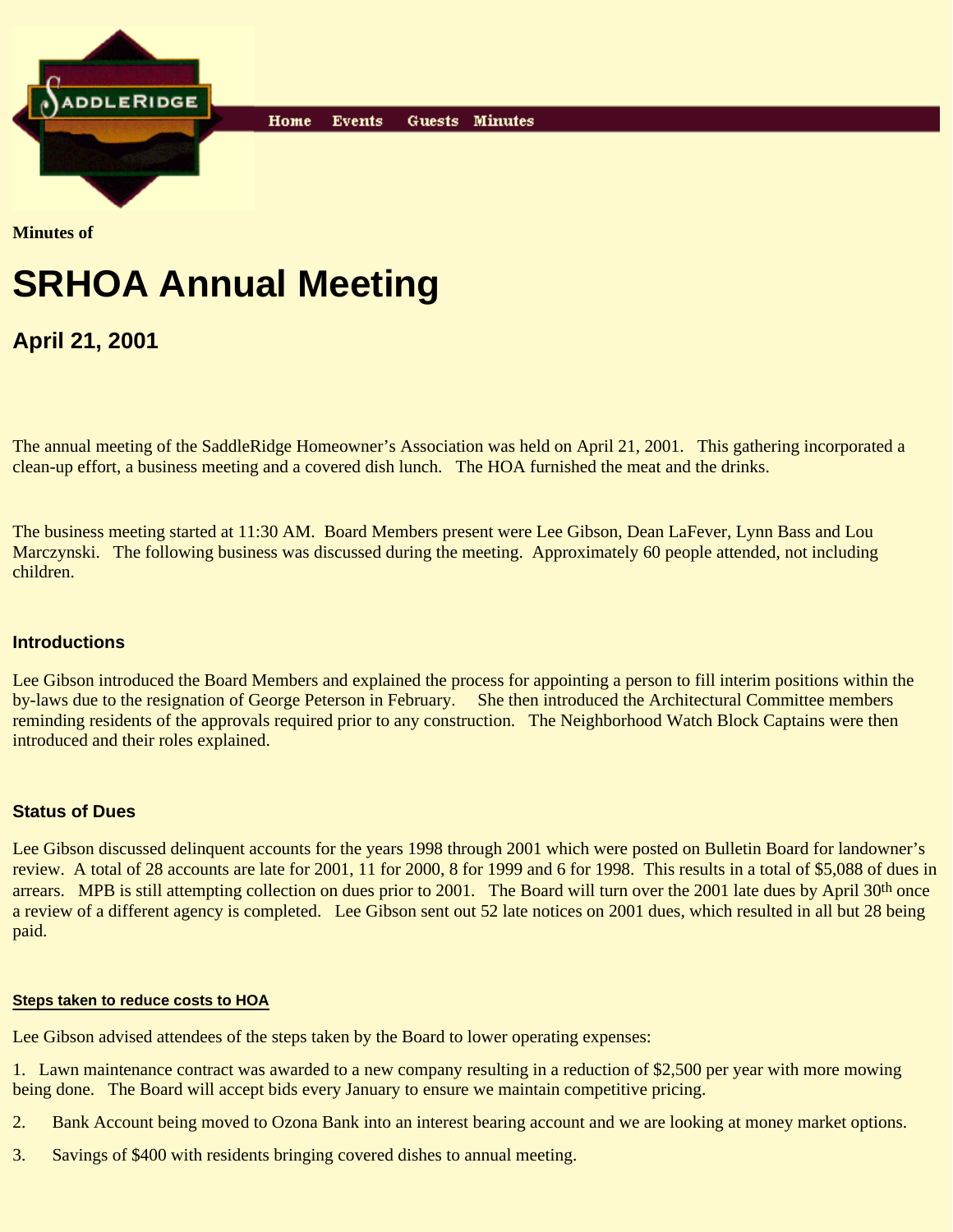4. Security lights installed at south entrance to eliminate expensive bulbs

#### **Database Updates**

Current landowner's lists were made available for review. Residents were asked to correct data and furnish e-mail addresses. They cannot get into communication loop if we can't find them! Several corrections were made.

# **Resident Committees**

Lee asked the attendees to sign up for one of the Resident Committees and get involved. The new newsletter was discussed and a unanimous vote received to continue the newsletter on a quarterly basis. We did discuss ways to e-mail the newsletter to reduce mailing costs.

#### **Budget Review / Status**

Lou Marczynski reviewed the status of the current budget and a copy was posted for attendees to review. He also advised attendees of banking changes that were in progress.

#### **Clubhouse Contacts**

Lynn Bass announced the new contacts for clubhouse reservations. Diane & Francis Savage should be contacted at 512-847-0955 for reservations. He also discussed the rules for the use of the clubhouse and that all were posted on the website and at the clubhouse.

#### **Special Award**

Lynn Bass presented an Award Plaque to Lee and Cecil Gibson as 2000 Members of the Year for their contributions to SaddleRidge. The President was not even notified in advance!!!

#### **County Road Issue Update**

Dean LaFever, Chairman of the County Road Committee, did an update on the status of this issue. He introduced the committee members: Pat Caballero, Wink Dickey, Cecil Gibson, Sheri Land, Jerry Moss, and Francis Savage. Dean has contacted all pertinent parties and is awaiting responses from them before proceeding. He asked all attendees for patience and advised that this would take time but felt very confident in reaching an amicable solution. He will keep residents updated as we proceed. Attendees were advised that permits from the county were required for all coverts/driveways in addition to permits for mailboxes.

#### **Q&A from Attendees**

Questions were asked about new regulations from the Village of Wimberley requiring building permits. Bo Garrett advised that fees for these permits were based on the value of the house. SaddleRidge HOA has not been informed of these new regulations and will find out exactly what the regulations are and if they have been distributed.